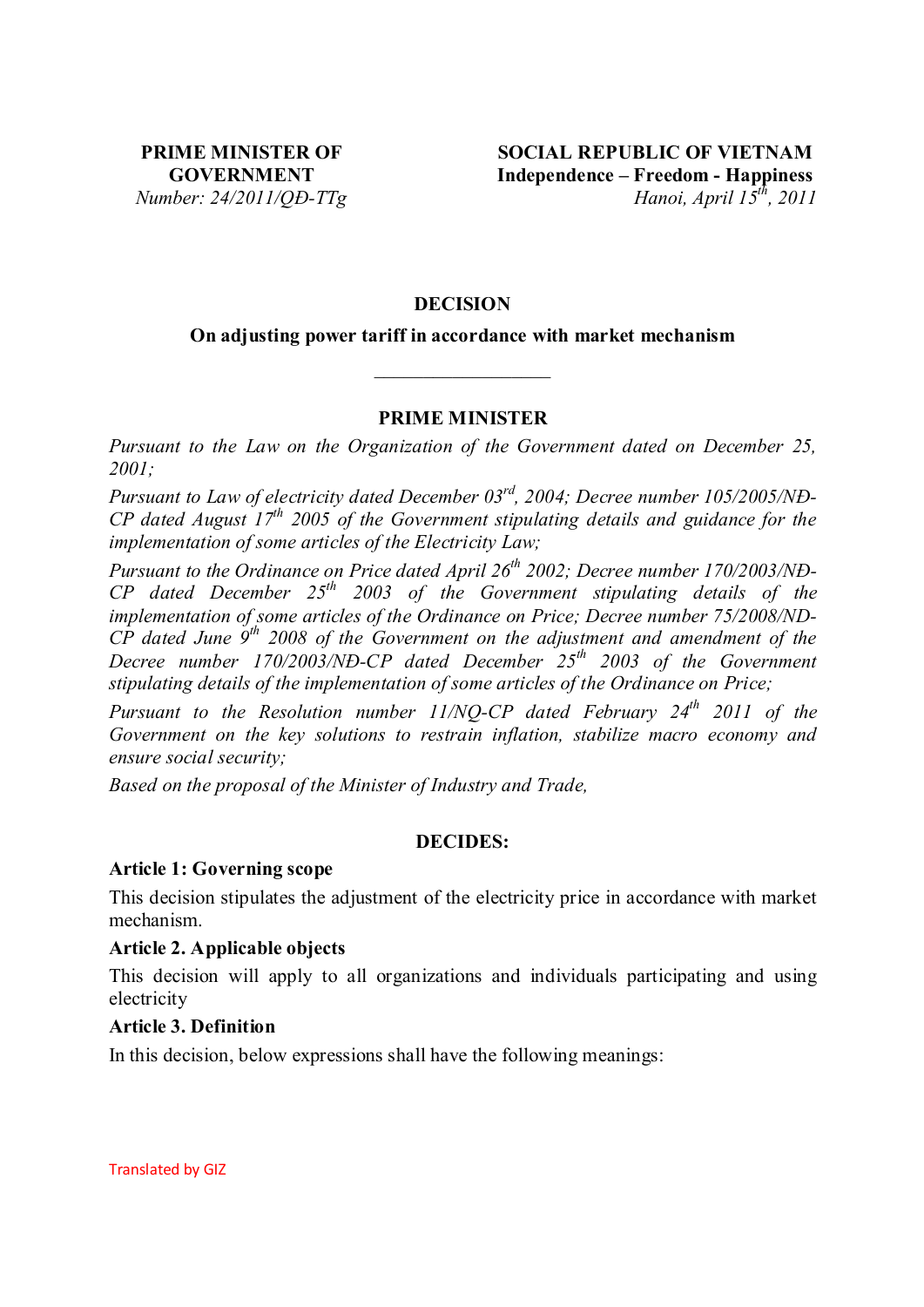- 1. The average selling price is the price determined with the principle of averaging 1 kWh of the commercial electricity including 4 components: electricity generation price, transmission price, distribution price and management and operation cost and auxiliary services of the power system; hereinafter referred to as selling price
- 2. Current selling price is the selling price which is being used as calculation basis for next adjustment
- 3. Electricity stabilization fund is the fund developed aiming at stabilizing electricity price.
- 4. Basic input parameters are elements which directly influence electricity generation cost and the electricity generators are unable to control them including: fuel price, foreign exchange and generated electricity structure.

## **Article 4. Principles to adjust electricity price in accordance with market mechanism.**

- 1. During the fiscal year, electricity selling price can be adjusted only if there are changes in the basic input parameters in comparison with the input parameters which have been used for calculating current price. Other input parameters of the selling price can only be considered for price adjustment only if balance sheet and audit report have been developed in accordance with current regulation.
- 2. Price adjustment in accordance with market mechanism needs to be done transparently and openly. Where necessary, the Government will use the Electricity stabilization fund and other instruments to stabilize the selling price to minimize negative influences to the stability of the macro economy and social security.

# **Article 5. Mechanism and authority to adjust selling price**

- 1. In case fuel price and the foreign exchange at the time of calculation change in comparison with the ones used to calculate current selling price and the generated electricity structure has changed compared with the electricity generation plan which has been approved by MoIT and all the changes lead to a decrease of  $> =5\%$ of the current selling price, Electricity Cooperation of Vietnam (EVN) decides to adjust the selling price accordingly and reports to MoIT and MoF for supervision.
- 2. In case fuel price and the foreign exchange at the time of calculation change in comparison with the ones used to calculate current selling price and the generated electricity structure has changed compared with the electricity generation plan which has been approved by MoIT and all the changes lead to an increase of:
	- a. 5%: Electricity Cooperation of Vietnam (EVN) is allowed to increase the electricity selling price with similar increase percentage after registering and getting approval from MoIT. Within 5 working days, MoIT is responsible to respond to EVN's proposal for further implementation. In case MoIT does not respond to EVN's proposal after five working days since the date EVN sent proposal to MOIT for price increase, EVN is allowed to increase the electricity selling price at 5% and report to MoIT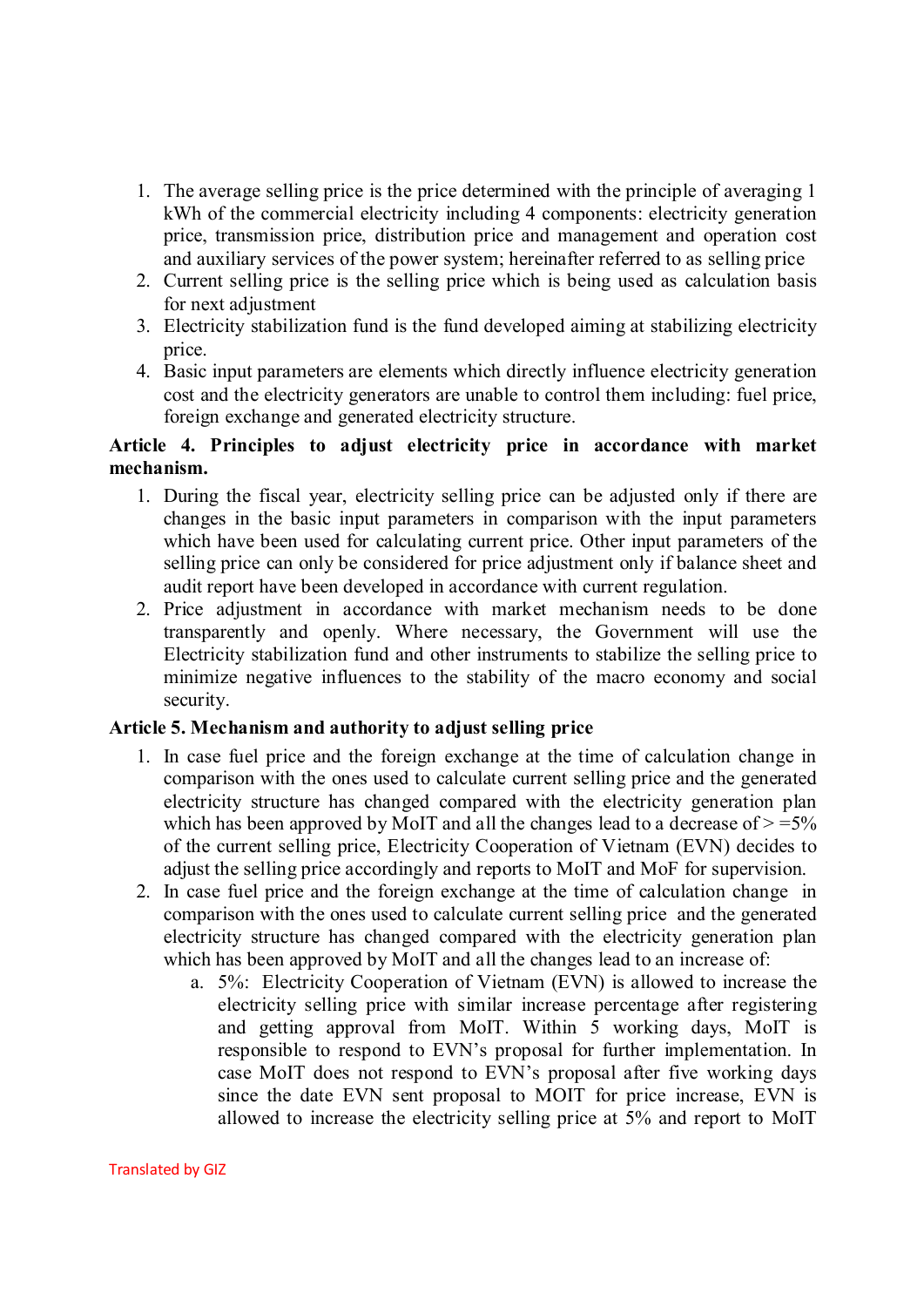and MoF for supervision.

 $b. > 5\%$ : EVN reports to MoIT and MoF for appraisal. Within 5 working days since the date of proposal from EVN, MoF is responsible to appraise and send their recommendation to MoIT. MoIT is responsible to generalize and submit to the Prime Minister for consideration and approval within 5 working days since the date of the recommendation of MoF.

After 15 days since the date MoIT send the proposal to the Prime Minister but has not received feedback from the Prime Minister, EVN is allowed to adjust the electricity selling price at the rate of 5%.

- 3. Every year, after the audit report has been finalized in accordance with current regulations, EVN will report to MoIT and MoF the production and business cost of electricity generation, transmission, distribution, operation – management and auxiliary services of the power system and selling price of the fiscal year.
- 4. According to the audit report and balance sheet and business results of EVN, MoIT is responsible to coordinate with MoF to check, confirm the production cost of electricity business of the fiscal year and announce publicly the business results. Based on these data, MoIT will be responsible to coordinate with MoF to take decision on the adjustment of selling price and take money from the Electricity stability fund in accordance with regulation. In case of authority excess, report to the Prime Minister for approval is necessary.

## **Article 6. Electricity stability fund**

- 1. The Electricity stability Fund is established to stabilize the electricity selling price
- 2. Source to fund the Electricity stability fund comes from the selling price and will be reckoned as money from the electricity business cost.

# **Article 7. Check and supervise the adjustment of the electricity selling price**

- 1. MoIT will check and supervise the adjustment of the electricity selling price. If necessary, MoIT will request EVN in writing to postpone the increase of the selling price or the adjustment of the next adjustment. MoIT is allowed to invite external consultant to investigate the document on adjusting selling price.
- 2. MoF will supervise the adjustment of the electricity selling price, participate in and coordinate with MoIT to check the reasonable cost difference in comparison with the estimated calculation of selling price plans after the audit report and balance sheet have been finalized.

# **Article 8. Organization of the implementation**

- 1. MoIT is responsible for:
	- a. Guiding the implementation of detailed selling price to target customers
	- b. Approving the electricity production plan and yearly economic technical indicators
	- c. Coordinating with MoF to stipulate the operation management cost and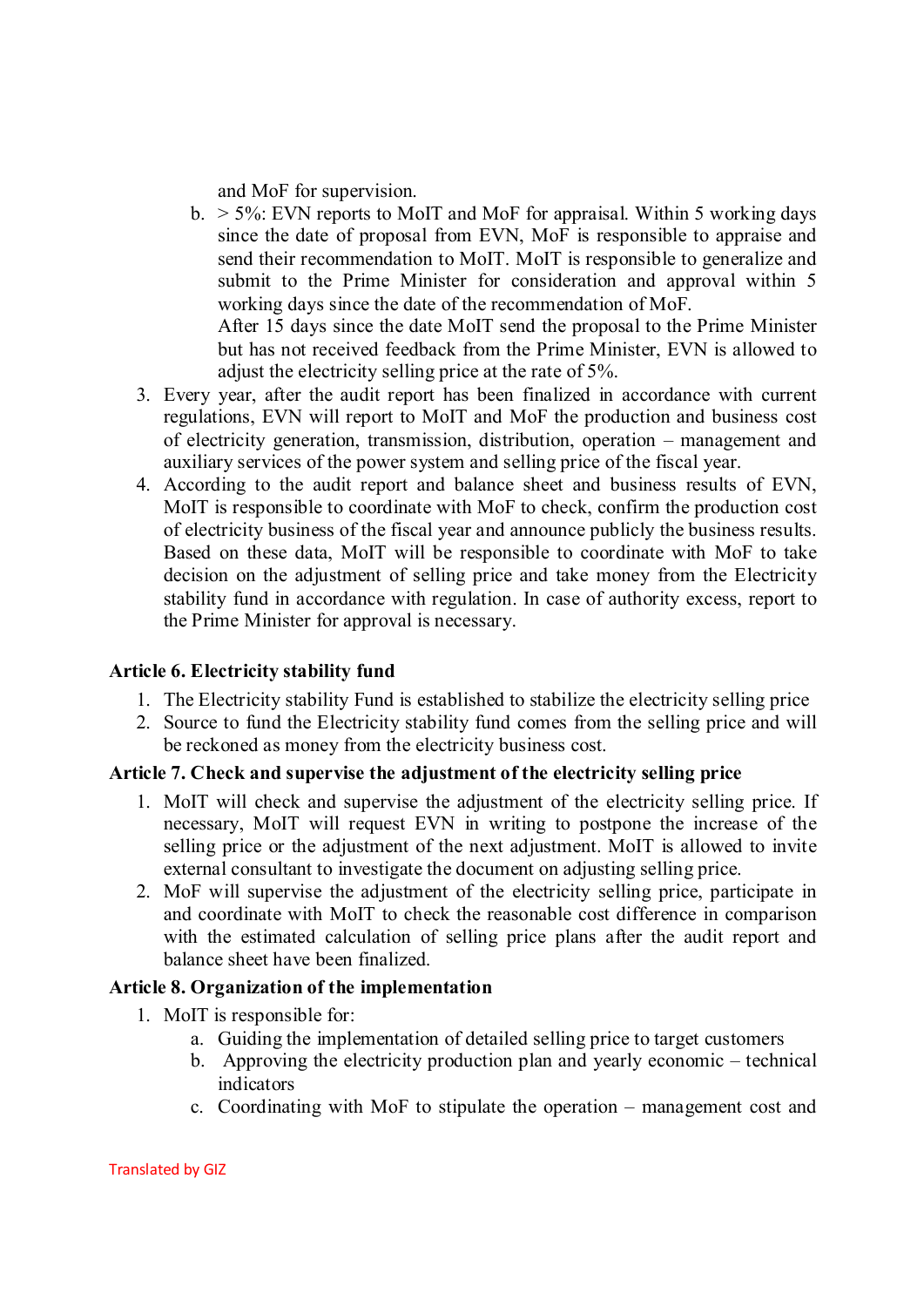auxiliary services to power system; publicizing the yearly electricity production and business cost.

- d. Managing in accordance with assigned authority problems during the development, adjustment and implementation of electricity selling price
- e. Guiding the calculation of selling price in accordance with basic input parameters
- f. Guiding the development and approval of calculation and adjustment document of selling price
- g. Adopting other necessary guidance for the implementation of this Decision
- 2. MoF is responsible for:
	- a. Coordinating with MoIT to instruct the development, management and usage of the Electricity stability fund
	- b. Appraising the electricity adjustment plans in accordance with Article 5 of this Decision
- 3. EVN is responsible for
	- a. Adjusting the electricity selling price complying with the assigned authority and current regulations stipulated at Point 1 Article 5 and Point  $1 - 2$  of Article 5 of this decision
	- b. Report of MoIT submitted to the Prime Minister on the adjustment of electricity selling price in accordance with Point  $b - 2$  of Article 5 of this Decision
	- c. Report of MoIT and MoF on the electricity production and business cost in accordance with Point 3 Article 5 of this Decision.

# **Article 9. Validity of implementation**

- 1. This decision comes into effect on June  $1<sup>st</sup>$ , 2011
- 2. Organizations and individuals who violate this decision, with the violating nature and level, will be fined in accordance with regulations on law violation punishment in the electricity sector and are investigated criminal responsibility in accordance with current regulations
- 3. Ministers or leaders of Ministerial organizations, leaders of Governmental agency, leaders of electricity companies and relevant organizations are responsible for the implementation of this Decision.

# PRIME MINISTER

*(Signed)*